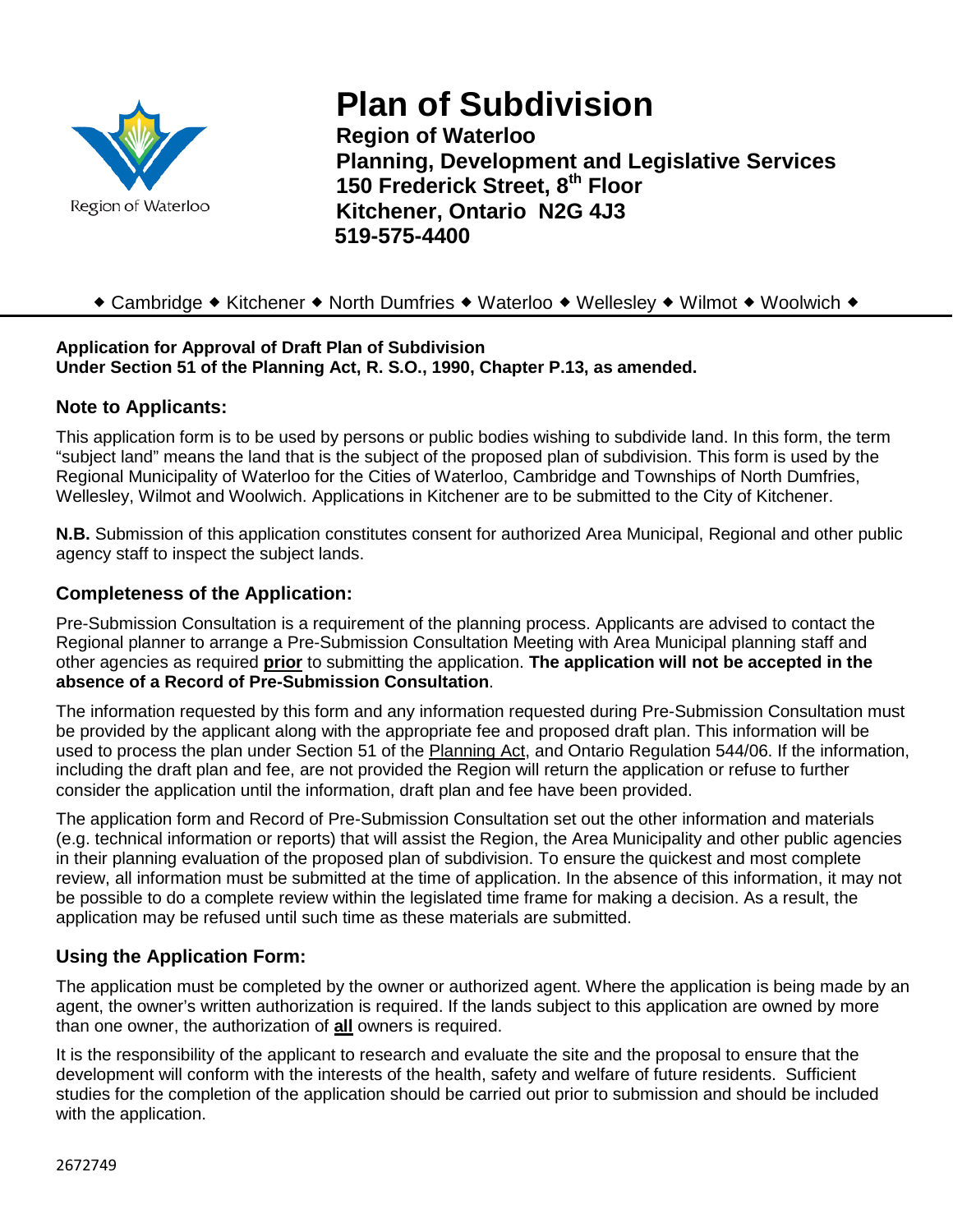## **Submission of the Application for lands in Waterloo, Cambridge, Wilmot, Woolwich, North Dumfries or Wellesley:**

To be submitted to the Region of Waterloo:

- Application fee, payable to the Region of Waterloo, as indicated by the Region's Fee By-law;
- 1 signed original and 24 copies of the completed application form;
- 1 Record of Pre-Submission Consultation;
- 30 copies of the proposed draft plan, folded to 8  $\frac{1}{2}$  "x 11";
- Digital mapping requirements (to be submitted by e-mail to **planningsubmission@region.waterloo.on.ca**):
	- o Adobe Acrobat (.pdf) format file of the proposed draft plan (same size as the hard copy)
	- $\circ$  Autocad (.dwg) format file of the proposed draft plan (as per the specifications outlined in the **Digital Plan Submission Standards for Subdivisions and Condominiums**)
- 25 copies of Planning Report; and
- The specified number of copies of each report/study identified as a requirement at the Pre-Submission Consultation meeting.
- **Digital submission of all materials on USB Key or CD**

## **Draft Plans**

Proposed Draft Plans must be drawn on a single sheet, to scale and include:

- all items identified in Subsection 51(17) of the Planning Act, R.S.O., 1990. Chap. P.13, as amended, including a key map, at a scale of not less than 1 cm to 100 metres, on the proposed draft plan showing the matters described in the subsection;
- proposed Street names must be shown;
- the **MINIMUM** and **MAXIMUM** density by residential type for all lots and blocks in which residential units may be permitted;
- **an area or block measuring not less than 9cm x 7cm** on the title block/information area of the plan that is visible after folding in which the Regional Municipality of Waterloo may affix the draft approval stamp and signature; and
- measurements are to be in metric units.

The copies of the proposed draft plan and application form will be circulated to the Area Municipality, persons and public bodies prescribed by the regulations and any other person or public body that may have an interest in the application.

## **Submission Requirements:**

To assist in the review of a proposed plan of subdivision, the Region, Area Municipalities and other public agencies may require that other information and materials be prepared in support of the proposed plan. These may include: lot grading and drainage, traffic impact, noise, archaeological, heritage, environmental and hydrogeological, etc. If required, the need for and submission requirements for these studies/reports/plans will be identified during the Pre-Submission Consultation meeting, documented in the Record of Pre-Submission Consultation, and will be required as part of the application submission.

A preliminary stormwater management report is required with the submission of this application. The report must describe the proposal for stormwater management in accordance with the Area Municipality's stormwater management/drainage policies. It is the responsibility of the applicant to ensure that the plan and report have been prepared to Area Municipal standards and that sufficient copies of the report have been included with the application.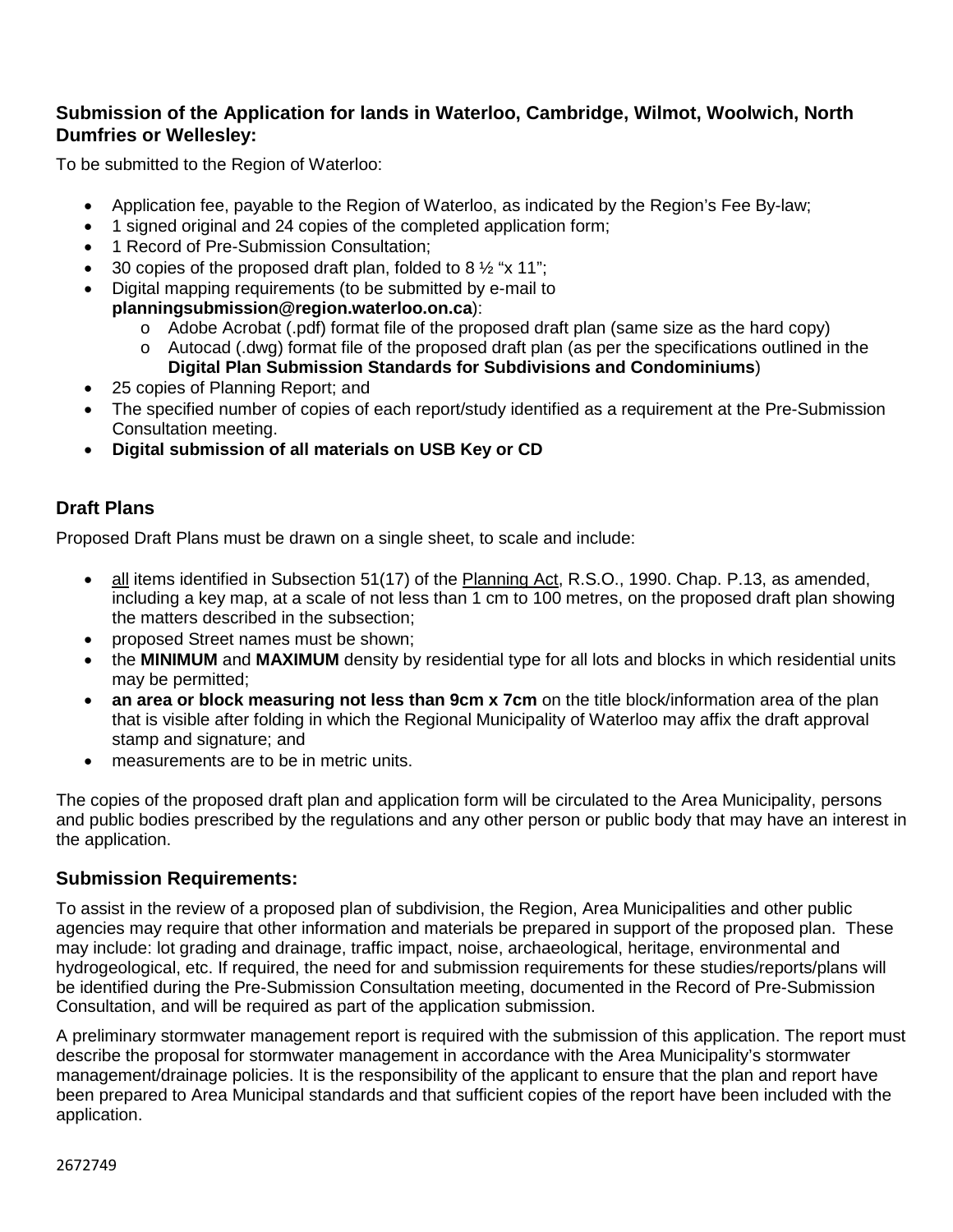All proposed plan of subdivision applications must be accompanied by 25 copies of a "Planning Report". This report will briefly describe for review agencies the site orientation, site issues and inter-relationship of site issues. The report also provides a starting point for analysis of the proposal. This report is not to replace any detailed and specific reports identified during the Pre-Submission Consultation. The "Planning Report" is to include the following.

# **Planning Report:**

- a) **Introduction** A general discussion of the subject area that is under consideration and any pertinent background information.
- b) **General Description** A legal description of the property including location, size and physical features.
- c) **Conformity** A discussion on conformity of the proposed plan of subdivision with the Regional Official Policies Plan, the Area Municipal Official Plan and Area Zoning By-law as well as consistency with the Provincial Policy Statement, and conformity/non-conformity with Provincial Plans.
- d) **The Concept** A brief description of a theme, market orientation or special aspects to the physical layout of the subdivision.
- e) **Road Patterns** A description of the principal road pattern with regard to public transit and traffic flow such as ring road, spine system and hierarchy of internal streets, as well as proposed street names.
- f) **Site Development** A description of the elements in the plan such as walkways/park link network, utilization of watercourses, area grading, and treatment of low lying wetlands and organic soils.
- g) **Land Use Patterns** A discussion of proposed densities, location of housing types, commercial facilities, schools, parks etc. and the relationship of these land uses to the natural features of the site. A discussion of existing buildings or structures on the site, and if any, those intended for demolition or retention, including a review of heritage impact.
- h) **Statistical Analysis** A calculation of density ranges, service and commercial facilities, schools, parks and open spaces, churches, major roads, community centre etc. with sizes noted and percentage of land proposed for each use.
- i) **Utilities and Engineering** A discussion of sanitary sewers or sewage disposal, water supply/distribution, lands below Regional floodlines, urban drainage and stormwater management, master drainage plan and conformity, watershed study and conformity, and gas, hydro and telecommunication servicing. At the initial review stage this information will be of a preliminary nature but will indicate an awareness of conditions to be resolved between the applicant/developer and the applicable public body.
- j) **Boundary Conditions** A discussion of existing land use and environmental conditions at least 20 metres (64 feet) beyond the subject area. Such a discussion shall be sufficiently thorough to ensure that no detrimental impact is caused by the development on any adjacent lands.
- k) **Environmental Assessment (EA)** What services and facilities are covered by EA and under which schedule will these projects be assessed?
- l) **Staging and Phasing of Development** An estimate should be included as to phasing and timing of development with particular direction from the applicant regarding how the subdivision registration (final approval) will be staged and how servicing and development will be phased within each registration.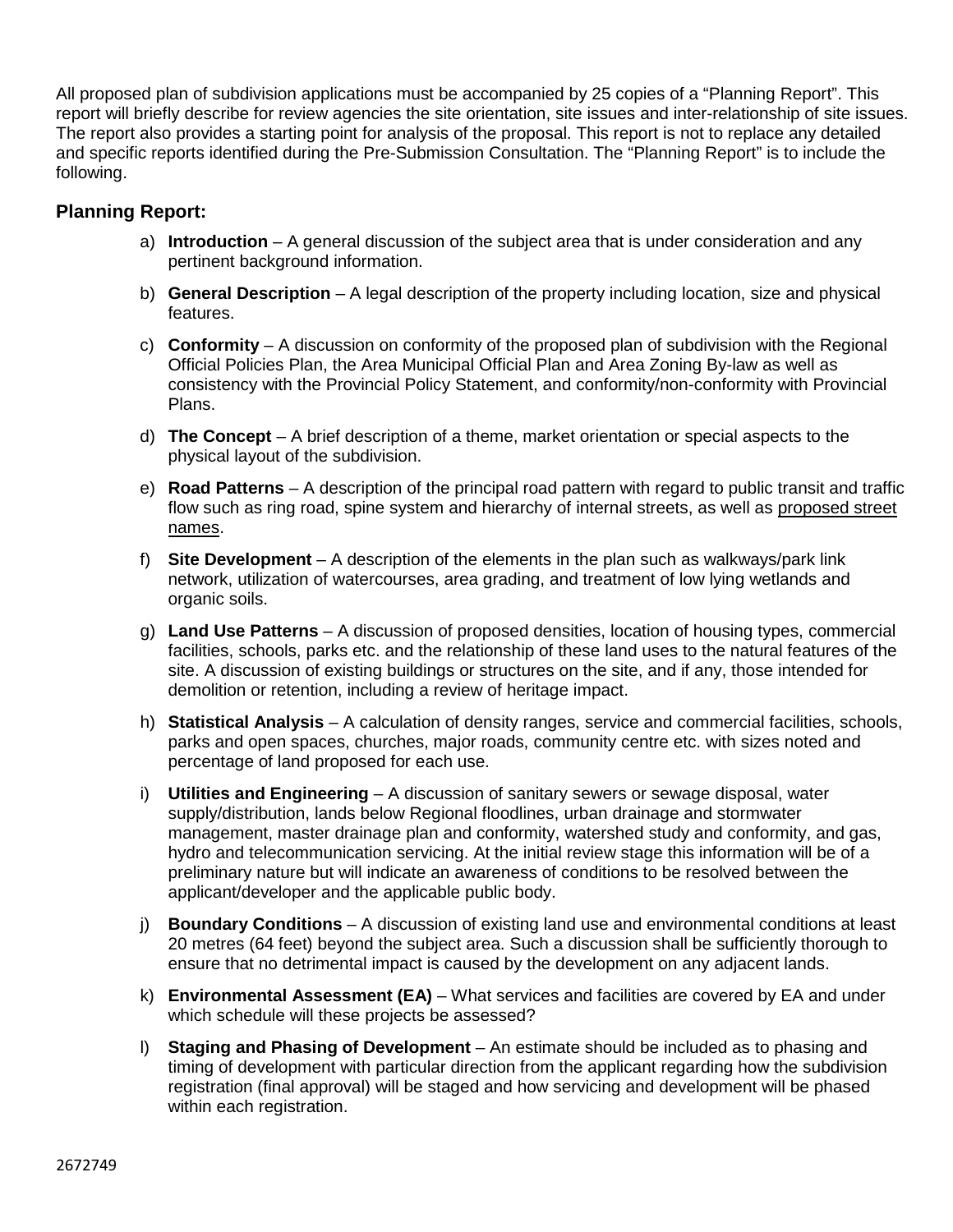- m) **Noise Impacts**  A discussion of how the plan has been designed to address impacts from nearby road, rail or stationary noise sources. The discussion should also identify the manner in which mitigation, if any, may be implemented.
- n) **Odour Impacts** A discussion of how the plan has been designed to address impacts from existing or proposed odour sources in the vicinity of the subject site. The discussion should also identify the manner in which mitigation, if any, may be implemented.
- o) **School Accommodation –** A discussion of the availability of and access to school sites for the proposed development. Where a school site is needed, as identified by the schoolboard(s), the options for the location of the site.

#### **Help:**

If you require help completing this application form and preparing a draft plan of subdivision, please call the Region of Waterloo Planning, Development and Legislative Services at 519-575-4400 or Fax 519-575-4449 and ask for the Development Planner that handles your area.

#### **Notes:**

- Page 13 includes several declarations and authorizations that **MUST** be signed by the owner of the "subject lands" to which this application applies. If there is more than ONE owner, an additional copy of Page 13 must be completed and attached to the application for each additional owner.
- It is the responsibility of the owner(s)/applicant(s) to advise the Region of Waterloo and the Area Municipality of any changes to ownership, agents, their names, addresses and telephone numbers etc. to ensure that you are advised of all matters pertaining to this application.
- Pre-Submission Consultation is required. Please contact the Development Planner that handles your area to make arrangements for a Pre-Submission Consultation Meeting.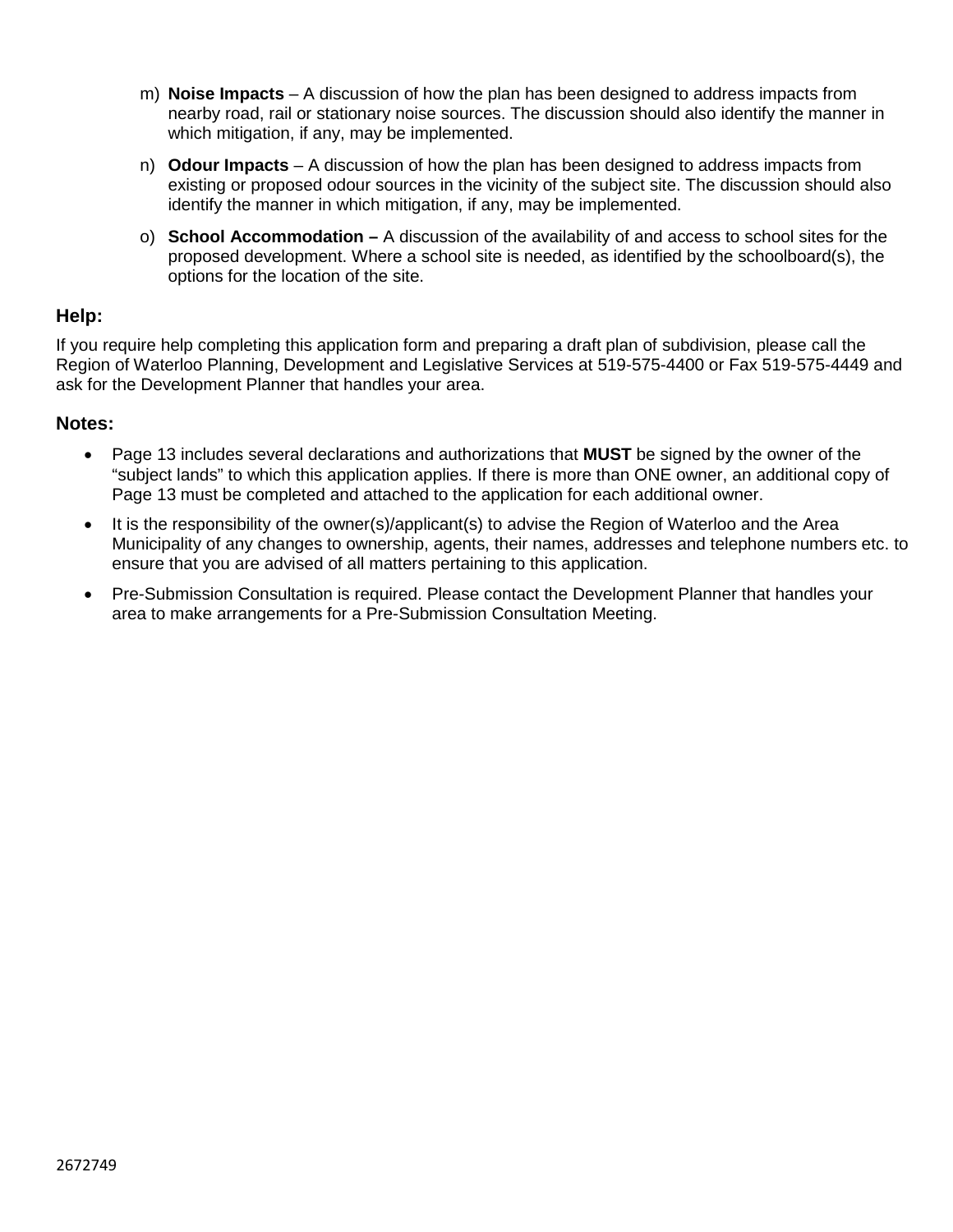

# **Application for Approval of a Draft Plan of Subdivision**

**Under Section 51 of the Planning Act, R.S.O. 1990, Chap. P13, as Amended.**

| <b>Date Received:</b>            | Date deemed complete:   Fee Paid: | <b>File No.:</b> |         |  |
|----------------------------------|-----------------------------------|------------------|---------|--|
|                                  |                                   | $30T -$          |         |  |
| Resubmission of an earlier plan? | File No.<br>Yes                   | No               | Unknown |  |

**1.0 Applicant Information**

|                                  | <b>Address</b> | <b>Telephone Nos.</b> | email |
|----------------------------------|----------------|-----------------------|-------|
| 1.1 Registered Owner             |                | <b>Business</b>       |       |
|                                  |                | Fax                   |       |
| 1.2 Applicant (if different)**   |                | <b>Business</b>       |       |
|                                  |                | Fax                   |       |
| 1.3 Agent or Consultant          |                | <b>Business</b>       |       |
|                                  |                | Fax                   |       |
| <b>1.4 Ontario Land Surveyor</b> |                | <b>Business</b>       |       |
|                                  |                | Fax                   |       |

*\*If a numbered company, also give name and address of principal owner. If more than one owner, complete an additional page for each owner.*

*\*\* Owner's authorization (Part 12.0) required if applicant is not owner.*

**1.5** To whom should all correspondence be sent? (one only)

□ Owner コ Applicant コ Agent/Consultant

## **2.0 Pre-submission Consultation with Regional and Area Municipal Staff**

**2.1** Has the proposed draft plan of subdivision that is the subject of this application been the subject of a Pre- Submission Consultation meeting?  $\Box$  Yes  $\Box$  No

If YES, has the Record of Pre-Submission Consultation been submitted?  $\Box$  Yes  $\Box$  No

If NO, the Commissioner of Planning, Development and Legislative Services must waive the requirement.

Has a waived Record of Pre-Submission Consultation been submitted?  $\Box$  Yes  $\Box$  No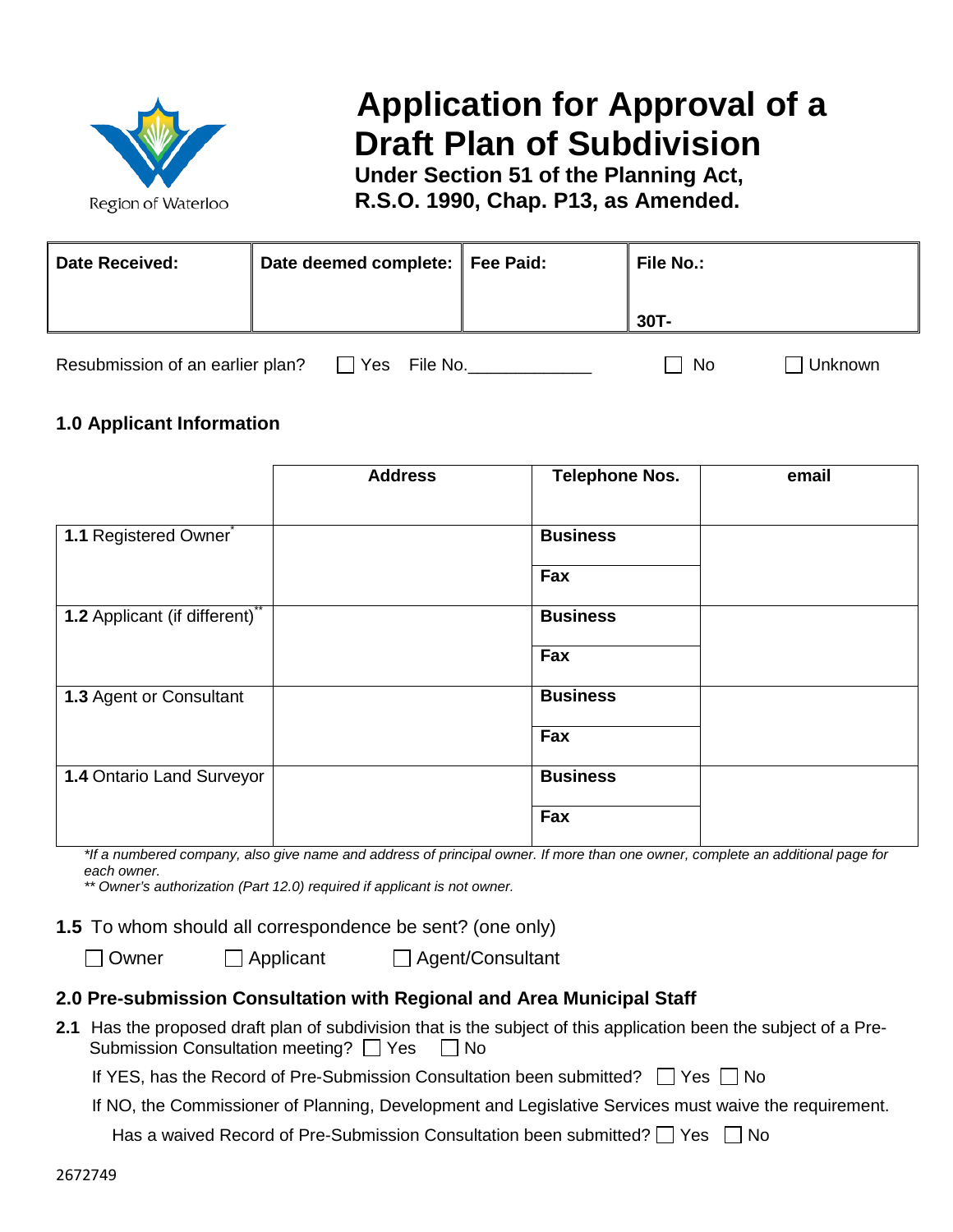#### **3.0 Location of Lands**

| Lot | Concession      | Former Twp.         |
|-----|-----------------|---------------------|
|     |                 |                     |
|     |                 | Part(s)             |
|     |                 |                     |
|     |                 | Assessment Roll No. |
|     | Lot(s) Block(s) | Reference Plan No.  |

#### **3.1** Particulars of Property (in metric units)

| Frontage | Depth | Area |
|----------|-------|------|
|          |       |      |

# **4.0 Current Land Use**

What is the current use of the subject land?

**4.1** Indicate location and area of adjoining or nearby lands in which the owner has an interest (must also be shown on key map):

**4.2** How is the subject land currently designated in the applicable official plans?

Regional Official Policies Plan:

| Area Municipal Official Plan: |  |
|-------------------------------|--|
|                               |  |

**4.4** Have you confirmed with the Area Municipality that the proposed development meets all the requirements of the applicable Official Plan?  $\Box$  Yes  $\Box$  No

*(If an Official Plan Amendment is needed, it must be submitted to the Area Municipality prior to or concurrently with this application).* 

**4.5** Is the subject land part of an approved community plan/secondary plan/district plan?

| $\Box$ Yes | Date: |
|------------|-------|
| Yes        | Date: |
| □ Yes      | Date: |
| Yes        | Date: |
|            |       |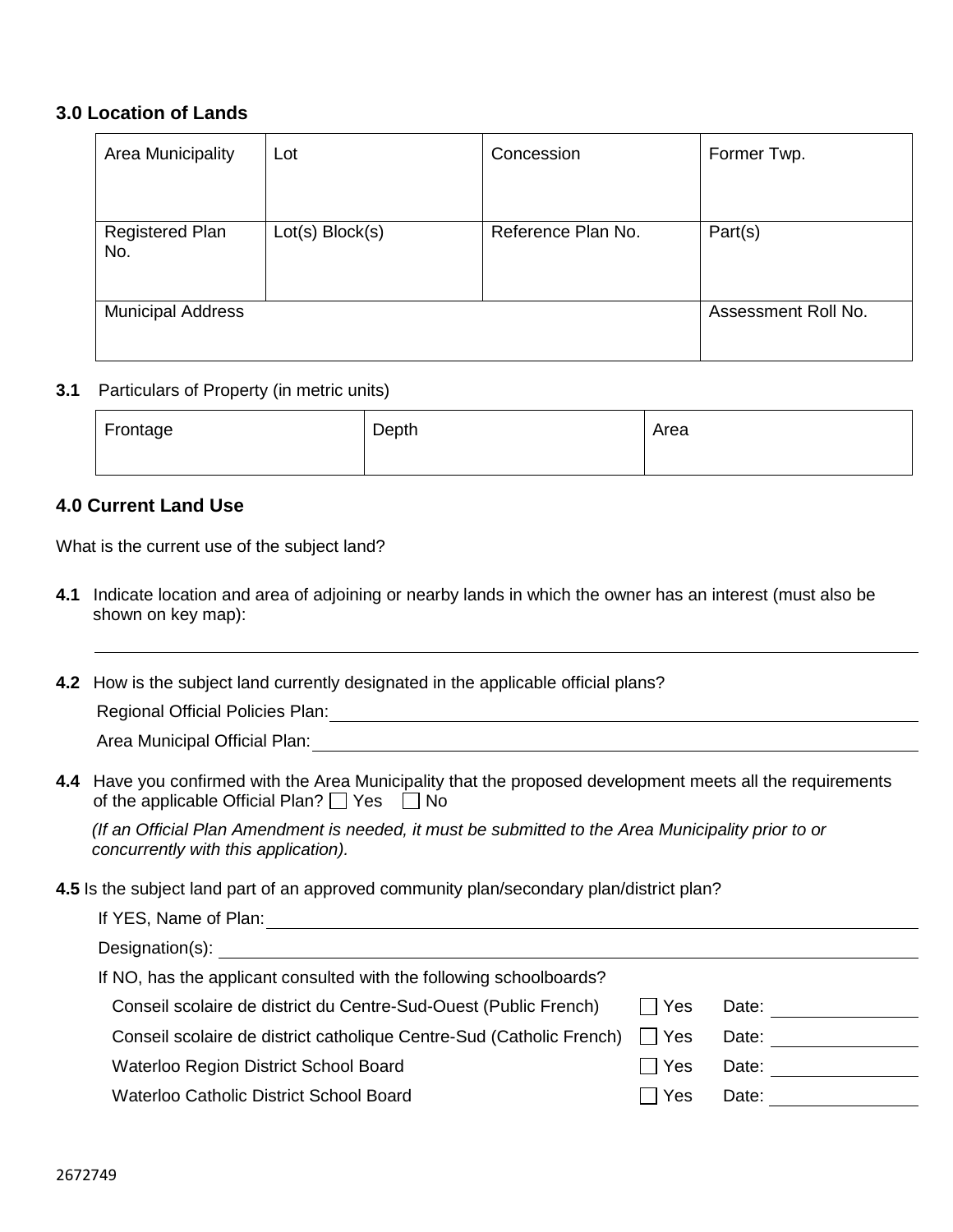- **4.5** How is the subject land currently zoned in the applicable zoning by-law?
- **4.6** Have you confirmed with the Area Municipality that the proposed development meets all the requirements of the applicable zoning by-law?  $\Box$  Yes  $\Box$  No

*(If a zoning by-law amendment is needed, it must be submitted to the Area Municipality prior to or concurrently with this application).* 

- **4.7** Has the grading of the subject land been substantially changed by adding earth or other material?  $\Box$  Yes  $\Box$  No  $\Box$  Unknown
- **4.8** Is there reason to believe the surface or subsurface of the subject land may have been contaminated by former uses on the site or adjacent sites?  $\Box$  Yes  $\Box$  No

If YES, explain:

**4.9** What information did you use to determine the answer to Question 4.8?

**4.10** If YES to Question 4.8, an Environmental Audit of the site including a previous use inventory showing all former uses of the subject land and the adjacent land is required.

Is the Environmental Audit attached?  $\Box$  Yes  $\Box$  No

**4.11** Are any buildings, structures or features on the subject lands or adjacent lands designated under the Ontario Heritage Act or in the process of being designated?  $\Box$  Yes  $\Box$  No

If YES, explain:

| 4.12 Are there any existing buildings or structures on the subject lands?     Yes<br>l I No                            |  |
|------------------------------------------------------------------------------------------------------------------------|--|
| If YES, are they to be demolished? $\Box$ Yes $\Box$ No                                                                |  |
| <b>4.13</b> Are there any existing easements or restrictive covenants affecting the subject land? $\Box$ Yes $\Box$ No |  |

If YES, please describe below: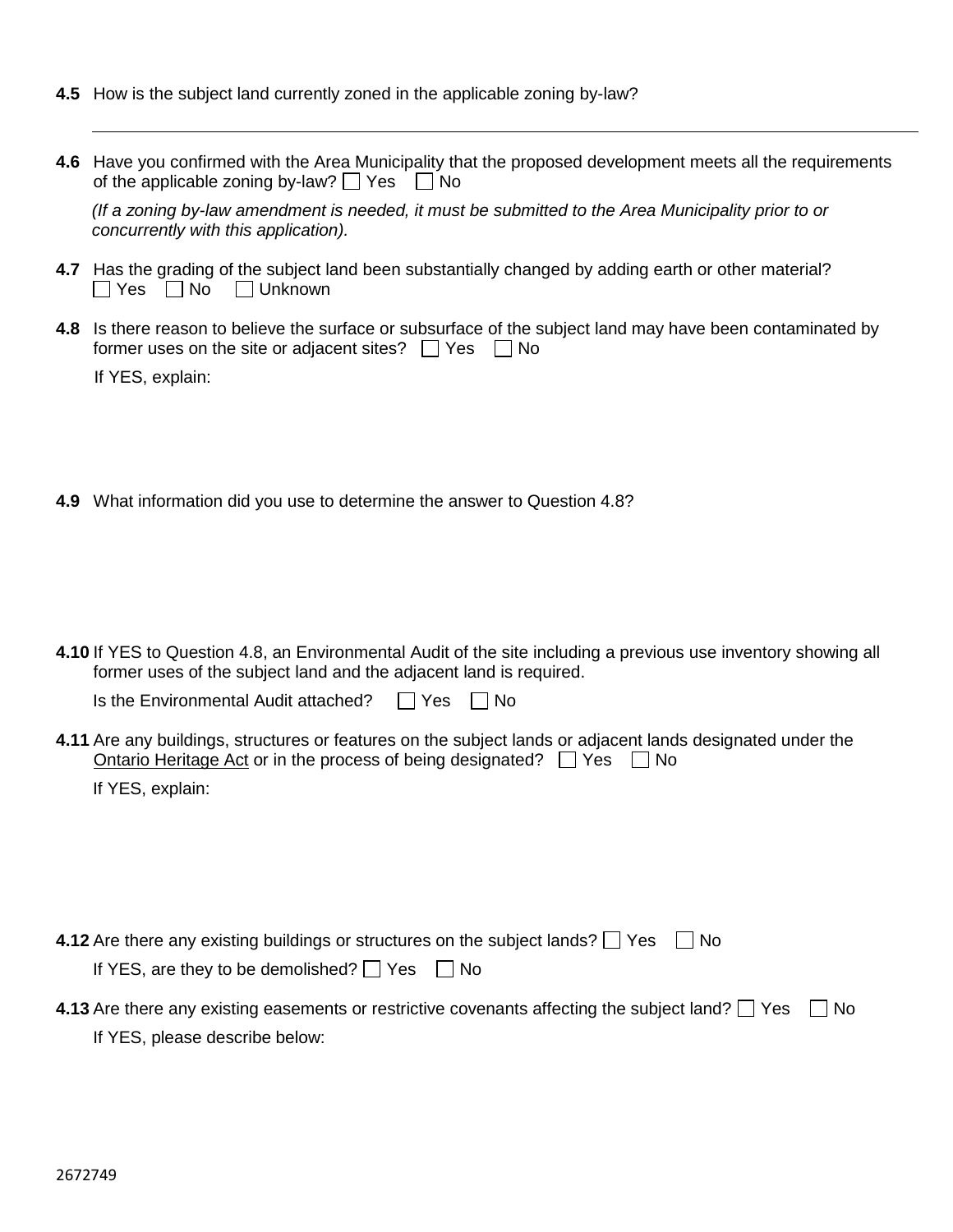- **4.14** Are there any significant wetlands as designated in the area municipal or Regional Official Policies Plan located on the subject property or within 120 metres of the subject property?  $\Box$  Yes  $\Box$  No
- **4.15** Is the subject site located within:

| 70 metres of a Class I industry?   | $\Box$ Yes $\Box$ No |
|------------------------------------|----------------------|
| 300 metres of a Class II industry? | $\Box$ Yes $\Box$ No |
|                                    |                      |

1000 metres of a Class III industry? | | Yes | | No

Class I industry - Small scale, self-contained plant, no outside storage, low probability of fugitive emissions and daytime operations only

Class II industry - Medium scale processing and manufacturing with outdoor storage, periodic output of emissions, shift operations and daytime truck traffic

Class III industry - Processing and manufacturing with frequent and intense off-site impacts and a high probability of fugitive emissions

|  | 4.16 Is the subject site located within 300 metres of a rail line? Thes Tho |  |  |
|--|-----------------------------------------------------------------------------|--|--|
|--|-----------------------------------------------------------------------------|--|--|

**4.17** Does the subject site adjoin a historic site, park or historic canal under the jurisdiction of Parks Canada?

| Yes. | No |
|------|----|
|------|----|

**4.18** Is the subject site located within 1 kilometer of an adjacent municipality?  $\Box$  Yes  $\Box$  No

If YES, please identify the municipality(ies):

**4.19** List any approvals or permits previously issued in support of the proposed draft plan prior to submission of this application. (ie.: Access; Fill, Construction and Alteration to Waterways Permit; Archaeological Study)

Please provide copies.

**4.20** Is the subject site located within a Source Water Protection Area? Visit [https://taps.regionofwaterloo.ca](https://taps.regionofwaterloo.ca/) to determine.  $\Box$  Yes  $\Box$  No A Section 59 notice is required as part of a complete application.

## **5.0 Proposed Land Use**

Affordable Housing How has this application addressed Affordable Housing?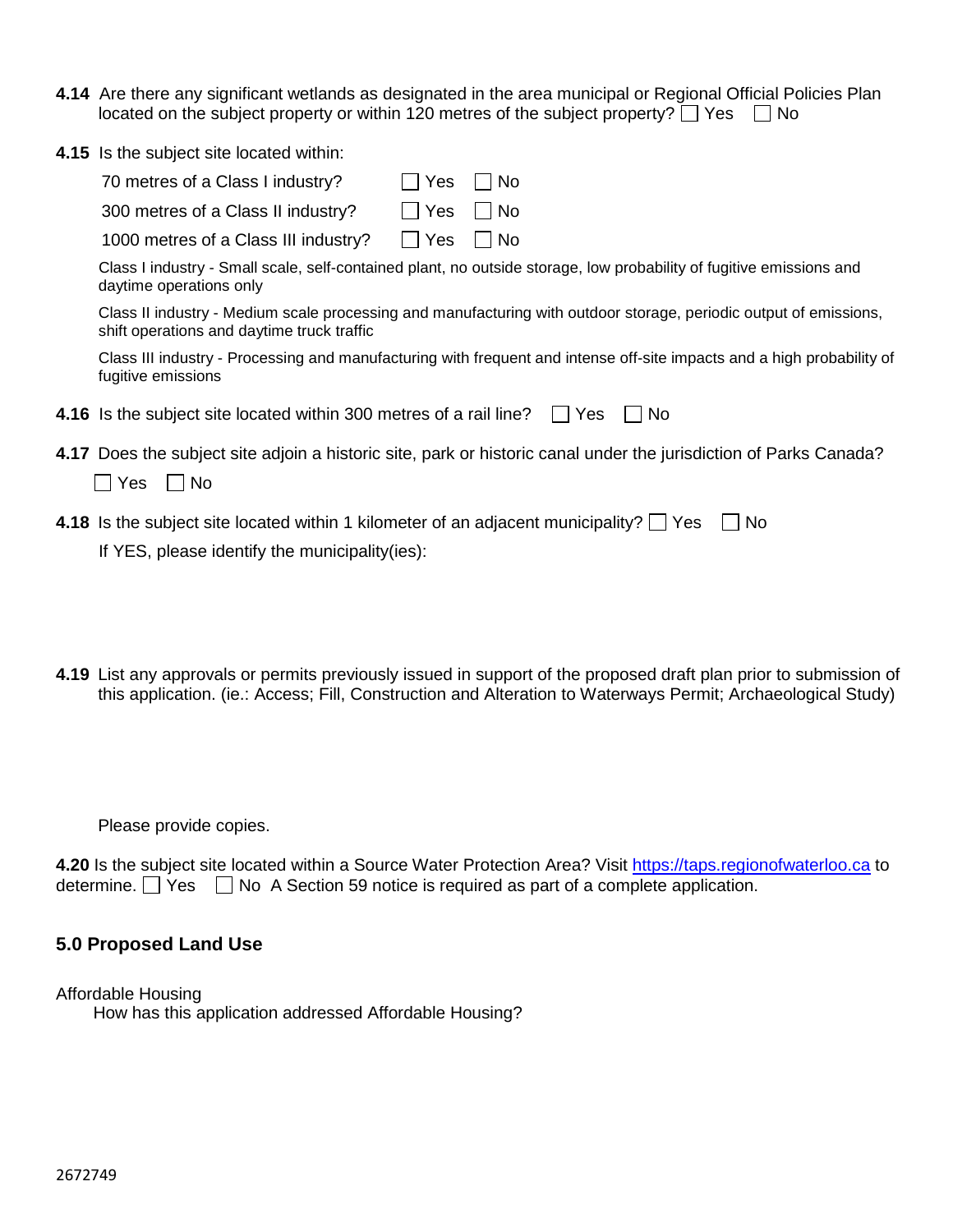"Affordable" means units, including not-for-profit, and market housing, which are affordable to households with incomes in the lowest 60% (or 30% as applicable) of the income distribution for the housing market area. For assistance, refer to the current Information Bulletin released by the Ministry of Municipal Affairs and Housing from time to time.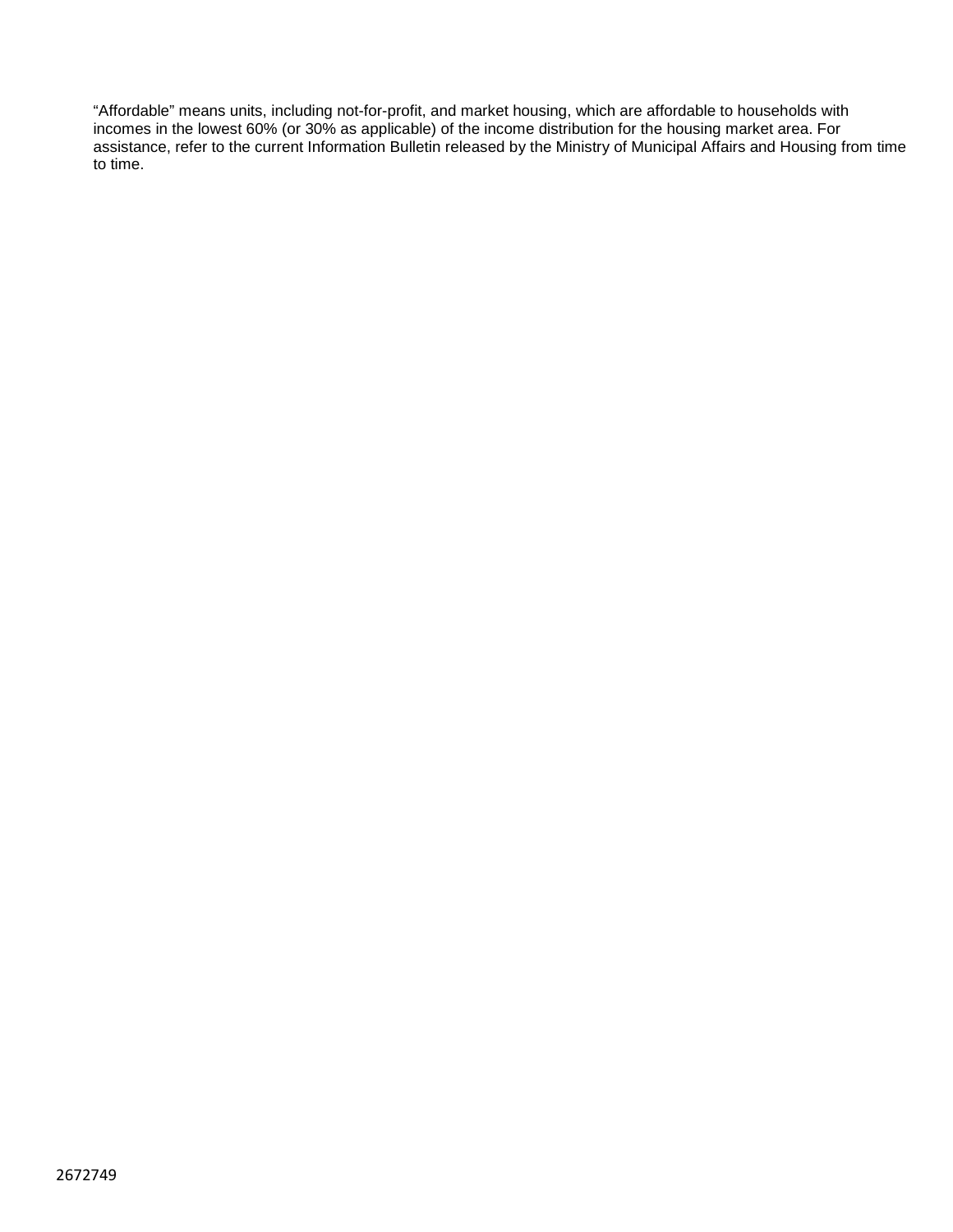**5.2** Complete Table A on proposed land use.

| <b>Proposed Land Use</b>               | *Number of<br>Units or<br><b>Dwellings</b> | <b>Identify Lots and/or</b><br><b>Blocks on the Draft Plan</b> | Area (ha)<br>of<br>proposed<br>use | <b>Density (Units,</b><br>Dwelling per ha) | # of<br><b>Parking</b><br><b>Spaces</b> |
|----------------------------------------|--------------------------------------------|----------------------------------------------------------------|------------------------------------|--------------------------------------------|-----------------------------------------|
| Single detached<br><b>Residential</b>  |                                            |                                                                |                                    |                                            | N/A                                     |
| Semi-Detached<br><b>Residential</b>    |                                            |                                                                |                                    |                                            | N/A                                     |
| Row, Townhouse<br><b>Residential</b>   |                                            |                                                                |                                    |                                            |                                         |
| <b>Apartment</b><br><b>Residential</b> |                                            |                                                                |                                    |                                            |                                         |
| <b>Seasonal Residential</b>            |                                            |                                                                |                                    |                                            |                                         |
| <b>Mobile Home</b>                     |                                            |                                                                |                                    |                                            |                                         |
| <b>Other Residential</b><br>(specify)  |                                            |                                                                |                                    |                                            |                                         |
| <b>Commercial</b>                      |                                            |                                                                |                                    | <b>Nil</b>                                 |                                         |
| <b>Industrial</b>                      |                                            |                                                                |                                    | <b>Nil</b>                                 |                                         |
| <b>Dedicated Park</b>                  | <b>Nil</b>                                 |                                                                |                                    | <b>Nil</b>                                 | N/A                                     |
| <b>Open Space</b>                      | <b>Nil</b>                                 |                                                                |                                    | <b>Nil</b>                                 | N/A                                     |
| <b>Stormwater</b><br><b>Management</b> | <b>Nil</b>                                 |                                                                |                                    | <b>Nil</b>                                 | N/A                                     |
| <b>Institutional (specify)</b>         |                                            |                                                                |                                    |                                            |                                         |
| <b>Roads</b>                           | <b>Nil</b>                                 |                                                                |                                    | <b>Nil</b>                                 | N/A                                     |
| Walkway                                | <b>Nil</b>                                 |                                                                |                                    | <b>Nil</b>                                 | N/A                                     |
| Other (specify)                        |                                            |                                                                |                                    |                                            |                                         |
| Other (specify)                        |                                            |                                                                |                                    |                                            |                                         |
| <b>TOTALS</b>                          |                                            |                                                                |                                    | <b>Nil</b>                                 |                                         |

# **TABLE A – PROPOSED LAND USE**

\*For "Lot-less" Blocks, the MINIMUM and MAXIMUM number of units **must** be identified.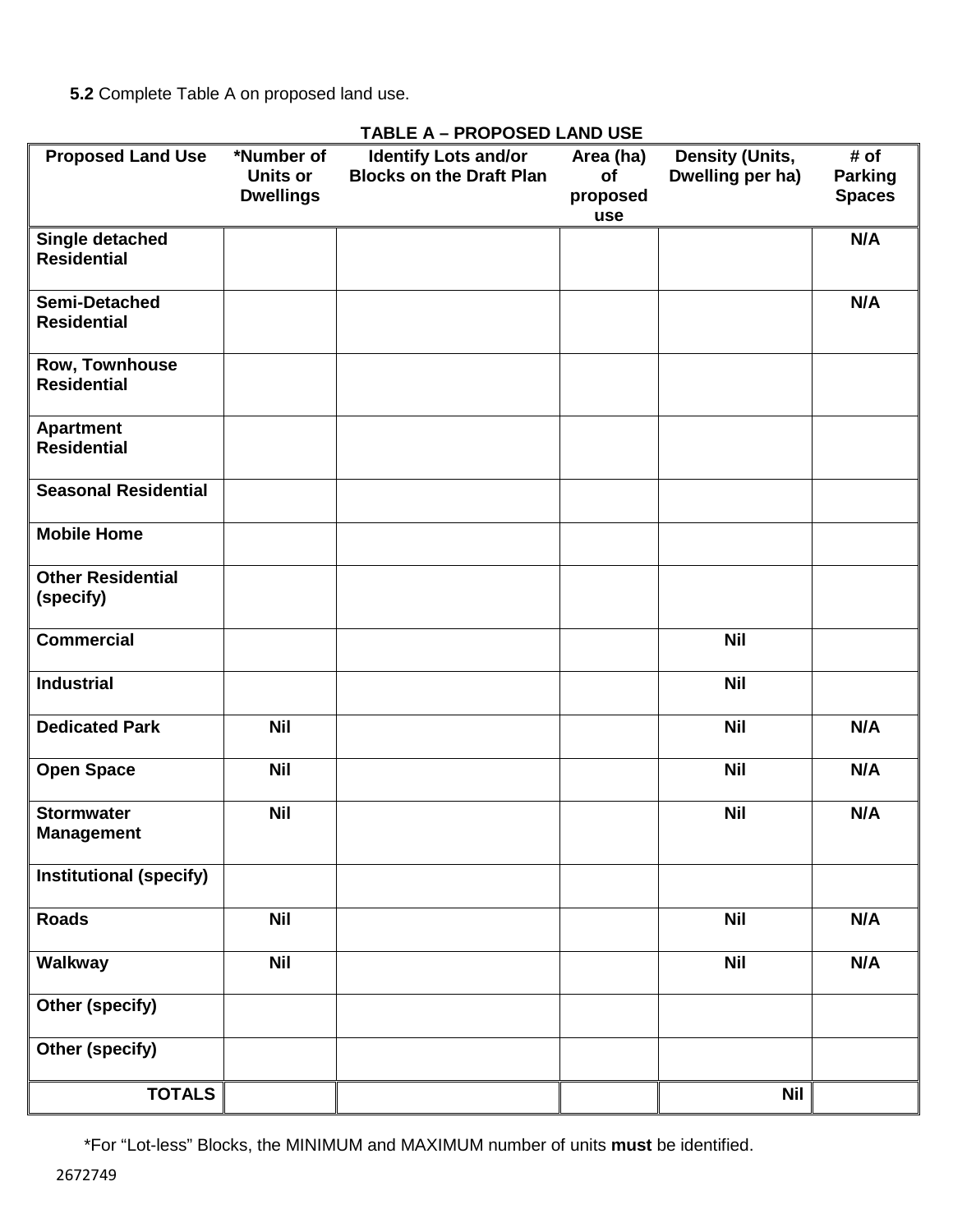- **5.3** What is the gross residential unit density per hectare for the total land area subject to this application?
- **5.4** What is the gross residential unit density per hectare for the total land area subject to this application minus those lots, blocks, roads etc. being created for a public purpose?

#### **6.0 Status of Other Planning Applications**

**6.1** Has an application for approval of a proposed Official Plan Amendment been submitted for the subject lands?  $\Box$  Yes  $\Box$  No

If YES, and if known, indicate the file number, the status of the application and a brief explanation of the nature of the amendment.

**6.2** Has an application for a consent, approval of a site plan, minor variance, zoning by-law amendment application been submitted for the subject lands?  $\Box$  Yes  $\Box$  No

**6.3** Has a previous application for approval of a plan of subdivision, consent, site plan, minor variance or zoning by-law amendment ever been submitted for the subject lands?  $\Box$  Yes  $\Box$  No

If YES, and if known, indicate the appropriate application file number and the decision made on the application.

**6.4** Have the subject lands ever been the subject of a Minister's zoning order?:  $\Box$  Yes  $\Box$  No If YES, Explain:

**6.5** Are the water, sewage or road works associated with the proposal subject to the provisions of the Environmental Assessment Act?  $\Box$  Yes  $\Box$  No

If YES, do you want the notice of public meeting for this application to be modified to state that the public meeting will address the requirements of both the Planning Act and the Environmental Assessment Act?  $\Box$  Yes  $\Box$  No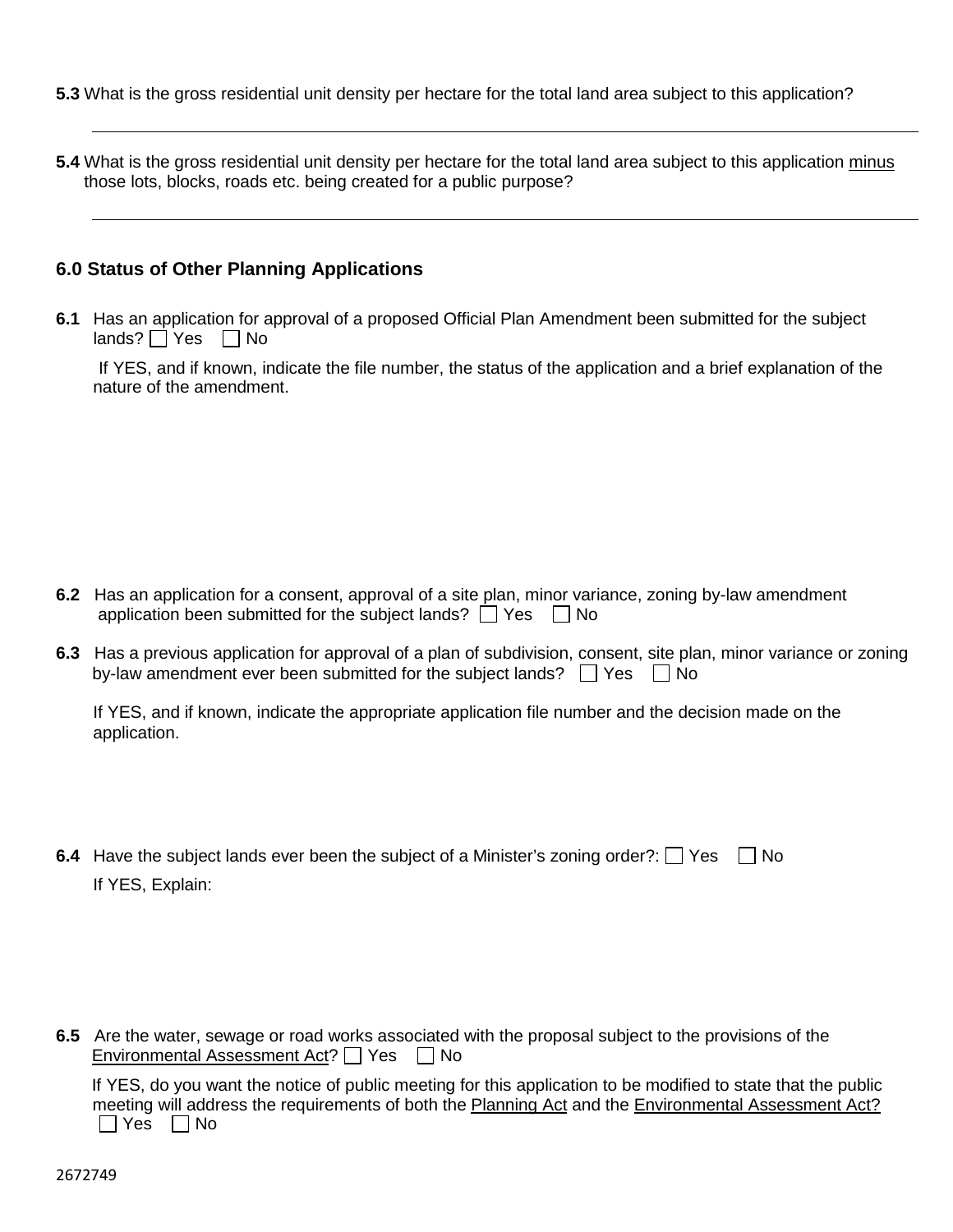## **7.0 Proposed Servicing**

#### **7.1 Sewage Disposal and Water Supply**

Select  $(\check{\phantom{\phi}})$  the proposed sewage disposal and water supply servicing type from Table B and Table C. If applicable attach and provide the name of the servicing information/report(s) as indicated in Table B and Table C.

Name of servicing information/report(s):

#### **TABLE B – SEWAGE DISPOSAL**

| Service Type                                                    | Action or Needed Information/Reports                                                                                                                                                                                                                                                                                                                                                                                                                                                                                                                                                                                                                                                            |
|-----------------------------------------------------------------|-------------------------------------------------------------------------------------------------------------------------------------------------------------------------------------------------------------------------------------------------------------------------------------------------------------------------------------------------------------------------------------------------------------------------------------------------------------------------------------------------------------------------------------------------------------------------------------------------------------------------------------------------------------------------------------------------|
| Public piped<br>sewage system                                   | No action at this time. Region will need to confirm that capacity is available to service this application.                                                                                                                                                                                                                                                                                                                                                                                                                                                                                                                                                                                     |
| Public or private<br>communal<br>wastewater system <sup>3</sup> | Communal systems for the development of more than 5 residential lots/units: servicing options statement <sup>1</sup><br>hydrogeological report <sup>2</sup> , and indication whether a public body is willing to own and operate the system <sup>3</sup> .<br>For surface discharge an assimilative discharge capacity report is required <sup>4</sup> .<br>Communal system for the development of 5 or less residential lots/units and generating more than 4500 litres<br>per day effluent: servicing options statement <sup>1</sup> , hydrogeological report <sup>2</sup> .<br>Communal systems for the development of 5 or less residential lots/units and generating less than 4500 litres |
|                                                                 | per day effluent: hydrogeological report <sup>2</sup> .                                                                                                                                                                                                                                                                                                                                                                                                                                                                                                                                                                                                                                         |
| Private Individual<br>septic system(s)                          | Individual septic systems for the development of more than 5 residential lots/units: servicing options<br>statement <sup>1</sup><br>Individual septic systems for 5 or less lots/units and generating more than 4500 litres per day effluent:<br>servicing options statement <sup>1</sup> , hydrogeological report <sup>2</sup> .<br>Individual septic systems for the development of 5 or less lots/units and generating less than 4500 litres per                                                                                                                                                                                                                                             |
|                                                                 | day effluent: hydrogeological report <sup>2</sup> .                                                                                                                                                                                                                                                                                                                                                                                                                                                                                                                                                                                                                                             |
| Other                                                           | To be described by the applicant.                                                                                                                                                                                                                                                                                                                                                                                                                                                                                                                                                                                                                                                               |

#### **TABLE C – WATER SUPPLY**

| Service Type                        | Action or Needed Information/Reports                                                                                                                                                                                                                                                                                                                                                               |
|-------------------------------------|----------------------------------------------------------------------------------------------------------------------------------------------------------------------------------------------------------------------------------------------------------------------------------------------------------------------------------------------------------------------------------------------------|
| Public piped                        | No action at this time. Region will need to confirm that capacity is available to service this application.                                                                                                                                                                                                                                                                                        |
| water system                        |                                                                                                                                                                                                                                                                                                                                                                                                    |
| Public or private<br>communal wells | Communal well system for the development of more than 5 lots/units: servicing options statement <sup>1</sup> ,<br>hydrogeological report <sup>2</sup> and indication whether a public body is willing to own and operate the system <sup>3</sup> .<br>Communal well systems for non-residential development where water will be used for human consumption:<br>hydrogeological report <sup>2</sup> |
| Private Individual<br>well(s)       | Individual well for the development of more than 5 lots/units: servicing options statement <sup>1</sup> and hydrogeological<br>report <sup>2</sup> .<br>Individual wells for non-residential development where water will be used for human consumption:<br>hydrogeological report <sup>2</sup>                                                                                                    |
| Other                               | To be described by the applicant.                                                                                                                                                                                                                                                                                                                                                                  |

 $\frac{1}{2}$  Confirmation that the Region concurs with the servicing options statement will facilitate the review of the application.<br><sup>2</sup> All development on individual or communal septic tanks require a hydrogeological repor report, consult the Region about the type of hydrogeological assessment that the Region would expect to see given the nature and location of the proposal. These specifications should be outlined during the Pre-submission C

Where communal services (water and/or sewage) are proposed, ownership of these services must be in conformity with<br>Regional Policy.

<sup>4</sup> Reviewed by MOEE and Region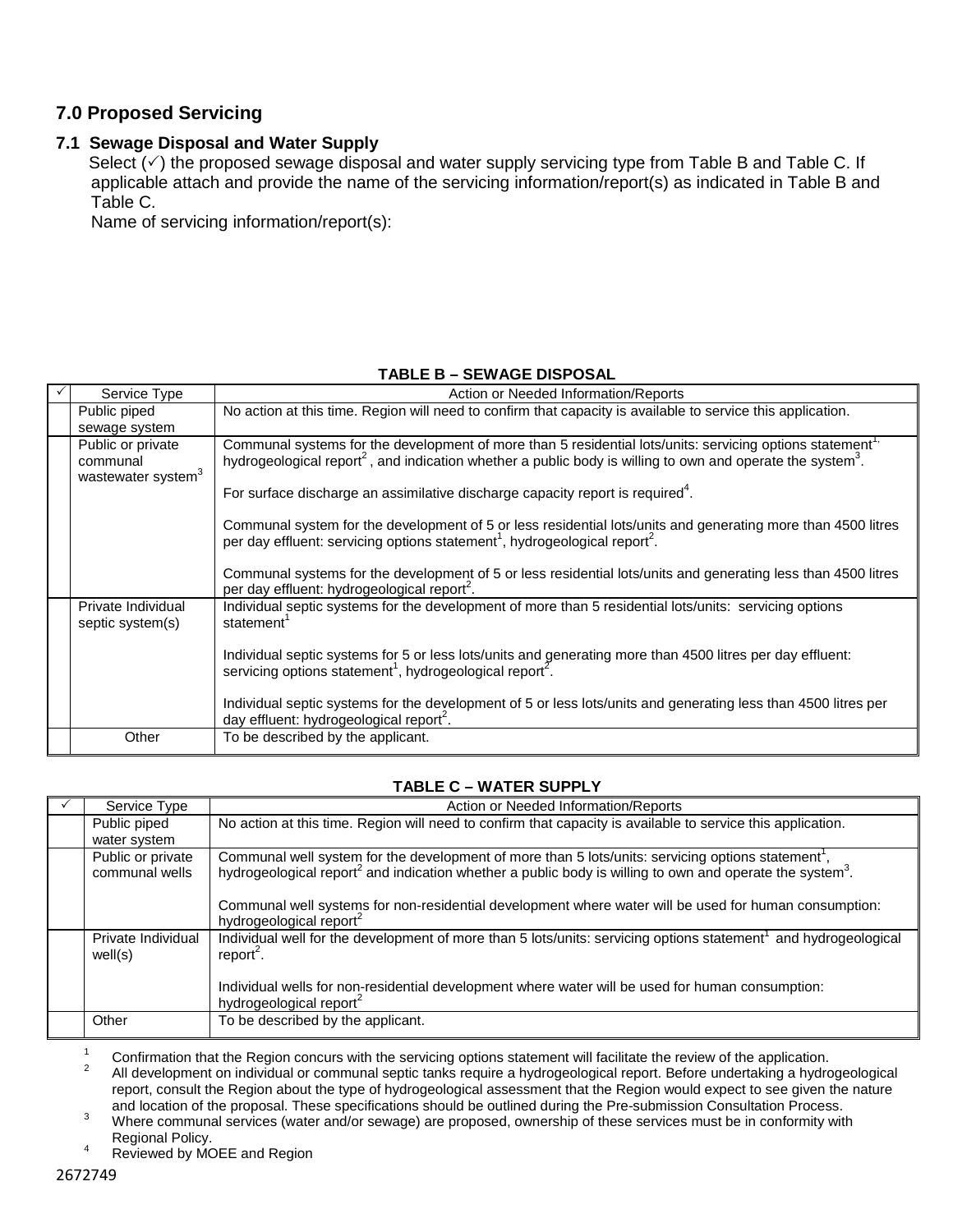#### **7.2 Storm Water Drainage**

A preliminary stormwater drainage report is required for all types of storm drainage. Select  $(\check{\phantom{a}})$  the proposed stormwater drainage servicing type from Table D. Attach and provide the name of the preliminary servicing information for the facility you have identified in the Table D.

| Have you attached a preliminary stormwater management report: $\Box$ Yes $\Box$ No |  |  |  |
|------------------------------------------------------------------------------------|--|--|--|
|------------------------------------------------------------------------------------|--|--|--|

If not attached as a separate report in what report can it be found?

#### **TABLE D –STORM DRAINAGE**

| Service Type          | Action or Needed Information/Reports                                                                     |  |  |
|-----------------------|----------------------------------------------------------------------------------------------------------|--|--|
| Sewers                | A preliminary stormwater management report is required. This report must be prepared to Area             |  |  |
| Ditches or swales     | Municipal standards and be submitted with the application. A stormwater management plan will be          |  |  |
| SWM Pond              | needed prior to final approval of a plan of subdivision or as a requirement of site plan approval.       |  |  |
| Infiltration trenches | If a hydrogeological report is required it should be prepared concurrent with the preliminary stormwater |  |  |
| Other                 | management report.                                                                                       |  |  |

#### **7.3 Access**

Select  $(\checkmark)$  the proposed type of access from Table E. Attach and provide the information as indicated in Table E.

Name of servicing information/report:

#### **TABLE E – ROAD ACCESS**

| Service Type          | Action or Needed Information/Reports                                                                                                                                                                                                                           |  |  |
|-----------------------|----------------------------------------------------------------------------------------------------------------------------------------------------------------------------------------------------------------------------------------------------------------|--|--|
| Provincial Highway    | Application for an access permit should be made concurrent with this application. An access permit is<br>required from MTO before any development can occur. Land use permits for any development adjacent<br>to a highway is required from MTO.               |  |  |
| <b>Regional Road</b>  | No action at this time unless identified during Pre-Submission Consultation. The Region will indicate<br>acceptance of road alignment, access, identify road widening(s) and road improvements if required,<br>when the application is circulated for comment. |  |  |
| <b>Municipal Road</b> | No action at this time unless identified during Pre-Submission Consultation. The Area Municipality will<br>indicate acceptance of road alignment and access when the application is circulated for comment.                                                    |  |  |

#### **8.0 Archaeological Resources**

**8.1** Select  $(\check{\phantom{a}})$  whether or not an archaeological assessment is required. Attach and provide the information in Table F.

#### **TABLE F – ARCHAEOLOGICAL RESOURCES**

| Archaeological Potential | Action Needed Information/Reports                                                                                                                                                                                                                                                                                               |
|--------------------------|---------------------------------------------------------------------------------------------------------------------------------------------------------------------------------------------------------------------------------------------------------------------------------------------------------------------------------|
| Yes                      | An archaeological assessment prepared by a person who holds a license that is effective with respect to<br>the subject land, issued under Part VI (Conservation of Resources of Archaeological Value) of the<br>Ontario Heritage Act; and<br>A conservation plan for any archaeological resources identified in the assessment. |
| NΟ                       | Nil                                                                                                                                                                                                                                                                                                                             |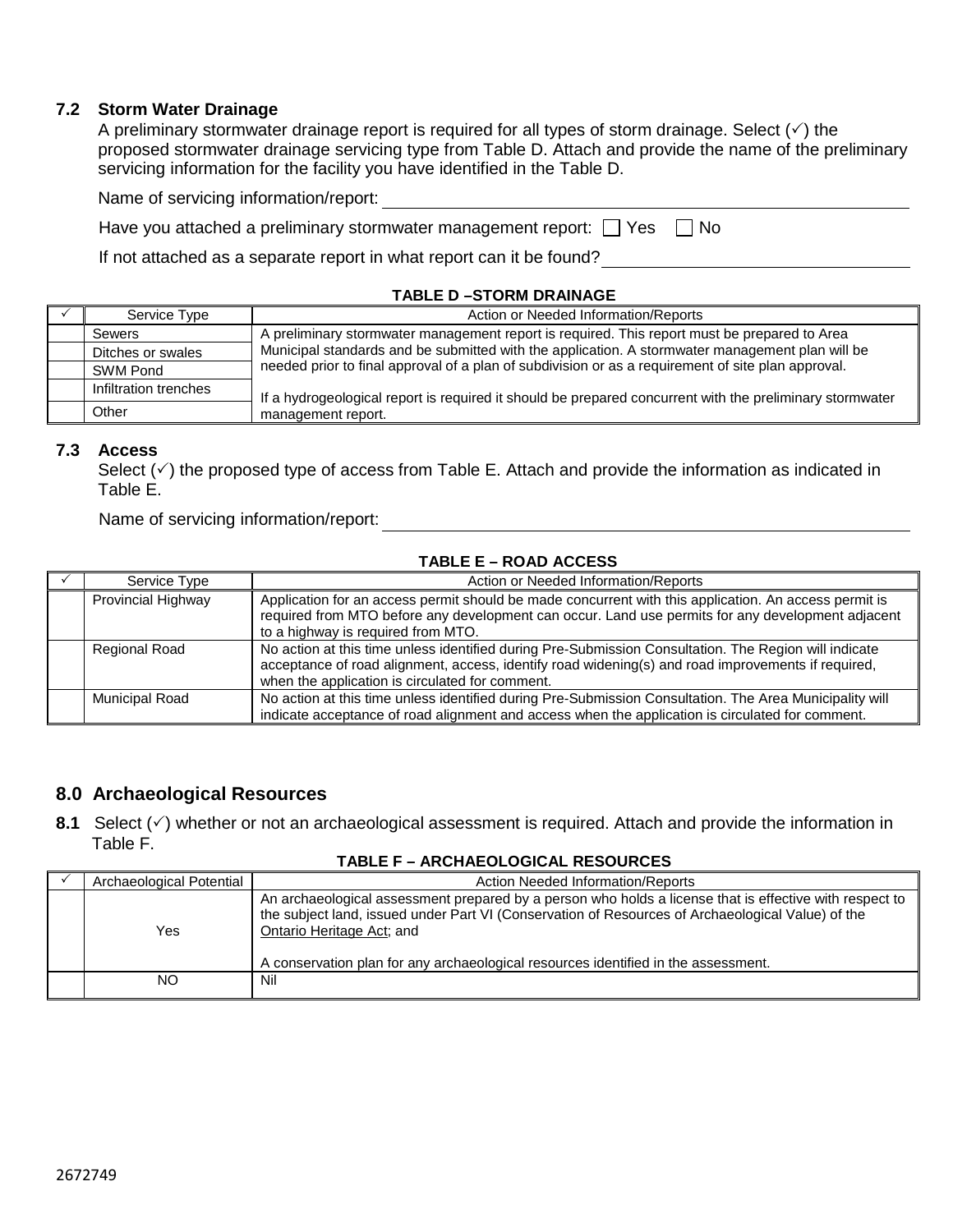# **9.0 Other Information**

9.1 During the Pre-Submission Consultation other information and materials required for submission would have been identified and documented on the Record of Pre-Submission Consultation. Have you attached the required other information and materials identified during the Pre-Submission Consultation?

Check those included:

| <b>Record of Pre-Submission Consultation</b>                    | Yes |     |
|-----------------------------------------------------------------|-----|-----|
| Planning Report (25 copies)                                     | Yes |     |
| Affordable Housing Report/ Rental Conversion Assessment         | Yes | N/A |
| Aggregate/Mineral Resource Analysis                             | Yes | N/A |
| <b>Agricultural Impact Assessment</b>                           | Yes | N/A |
| Archaeological Assessment                                       | Yes | N/A |
| <b>Chloride Impact Study</b>                                    | Yes | N/A |
| Cut & Fill Analysis                                             | Yes | N/A |
| Development Phasing Plan                                        | Yes | N/A |
| <b>Dust Impact Analysis</b>                                     | Yes | N/A |
| <b>Environmental Impact Study</b>                               | Yes | N/A |
| <b>Environmental Site Assessment / Record of Site Condition</b> | Yes | N/A |
| <b>Floodline Delineation Study/ Hydraulics Study</b>            | Yes | N/A |
| Heritage Impact Assessment                                      | Yes | N/A |
| <b>Hydrogeological Assessment</b>                               | Yes | N/A |
| <b>Land Use Compatibility Study</b>                             | Yes | N/A |
| <b>Landfill Impact Study</b>                                    | Yes | N/A |
| <b>Local Air Quality Study</b>                                  | Yes | N/A |
| Minimum Distance Separation                                     | Yes | N/A |
| Natural Heritage Inventory                                      | Yes | N/A |
| Noise Study                                                     | Yes | N/A |
| <b>Odour Impact Assessment</b>                                  | Yes | N/A |
| Parking Analysis                                                | Yes | N/A |
| Pedestrian Route and Sidewalk Analysis                          | Yes | N/A |
| <b>Preliminary Grading Plan</b>                                 | Yes | N/A |
| Preliminary Stormwater Management Report/Plan and/or            |     | N/A |
| update to an existing Stormwater Management Plan                | Yes |     |
| Retail/ Commercial Impact Analysis Study                        | Yes | N/A |
| Roundabout Feasibility Analysis                                 | Yes | N/A |
| <b>Servicing Options Report</b>                                 | Yes | N/A |
| Slope Stability Study and Report                                | Yes | N/A |
| Soils/Geotechnical Study                                        | Yes | N/A |
| Subdivision/Condominium Plans                                   | Yes | N/A |
| <b>Traffic Calming Options Report</b>                           | Yes | N/A |
| <b>Transit Assessment</b>                                       | Yes | N/A |
| <b>Transportation Demand Management Options Report</b>          | Yes | N/A |
| <b>Transportation Impact Study</b>                              | Yes | N/A |
| <b>Urban Design Report/Brief</b>                                | Yes | N/A |
| <b>Vibration Study</b>                                          | Yes | N/A |
| Other                                                           | Yes | N/A |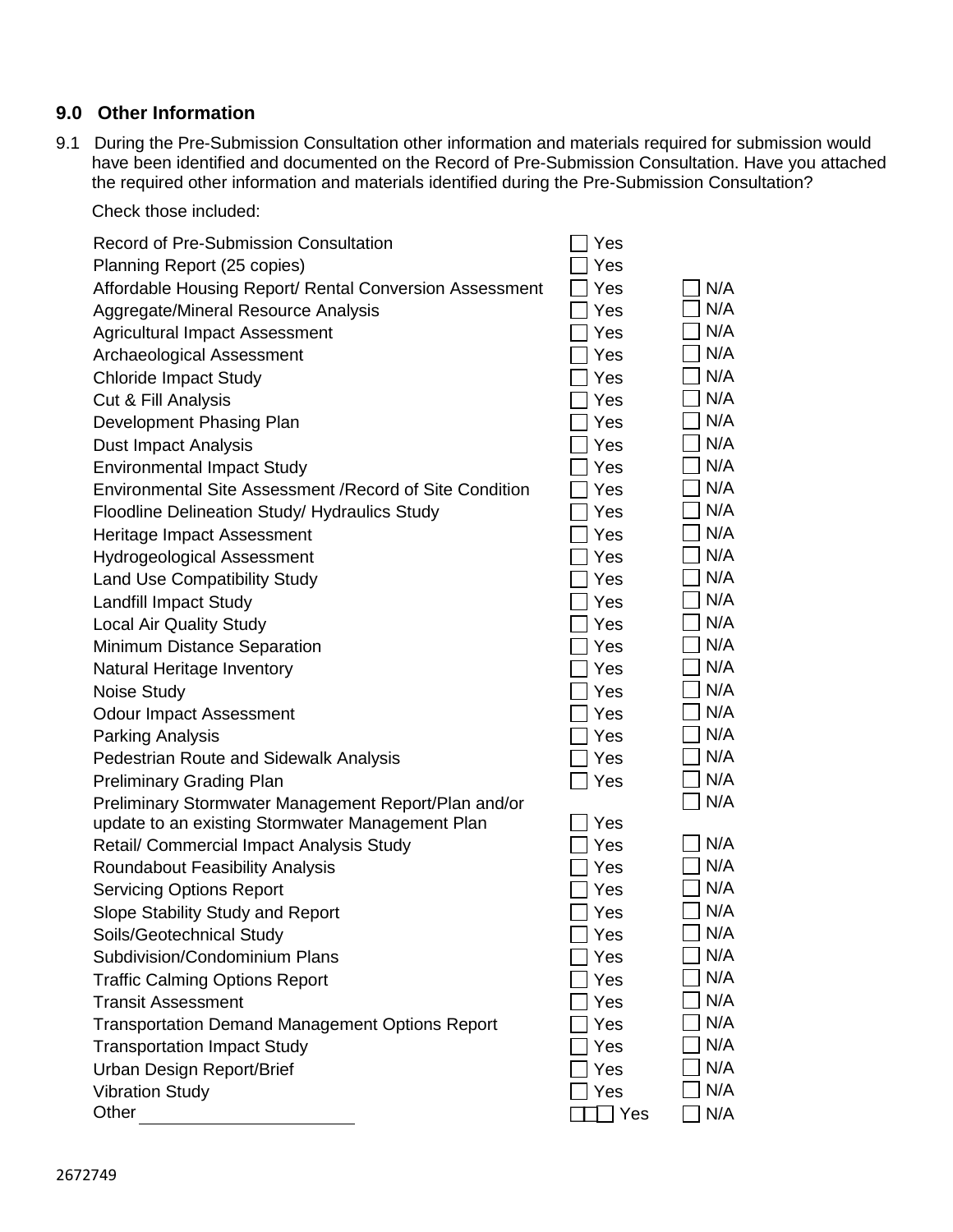**9.2** Is there any other information that may be useful to the Region or the Area Municipality in support of this application (i.e.: efforts made to resolve outstanding objections or concerns)? If so explain below, attach as a separate page, or state where it can be found in the Planning Report.

## **10.0 Provincial Policies and Plans**

- **10.1** Is the plan consistent with the policy statements issued under subsection 3(1) of the Planning Act:
	- $\Box$  Yes  $\Box$  No

Is the subject land located within an area of land designated under any provincial plan or plans?

 $\Box$  Yes  $\Box$  No

If YES, please list the applicable provincial plan or plans and identify whether the application conforms to or does not conflict with the applicable plan or plans.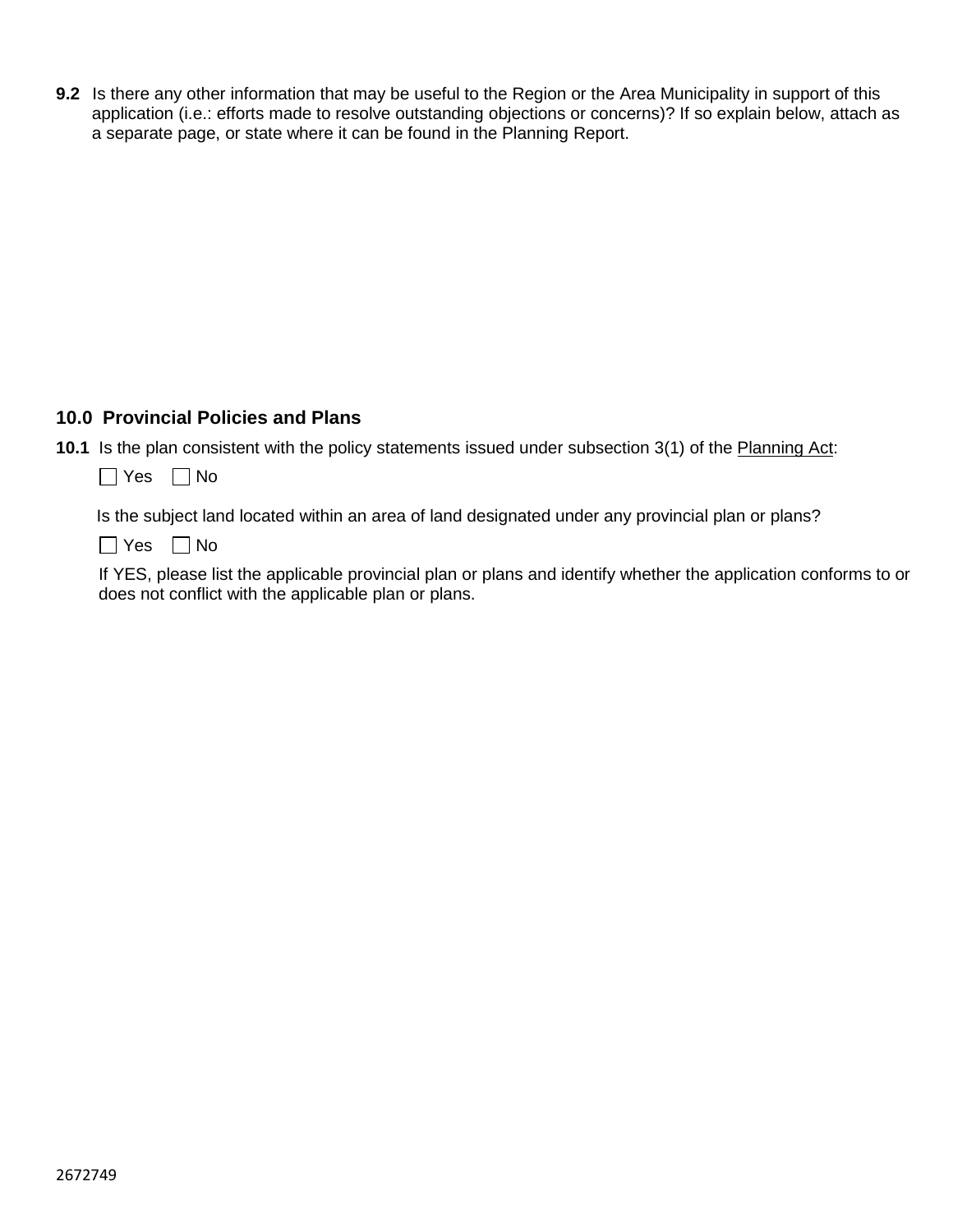To assist you in determining what may be required as this proposed plan advances towards draft plan approval we have set out below a general indication of the key requirement or matters to be addressed at different stages. If you have any questions or require more detailed explanation please call or write Region of Waterloo Planning, Development and Legislative Services, at 519-575-4400 or Fax 519-575-4449 and ask for the Development Planner that handles your area.

#### **Plans in Circulation:**

- Revisions to the proposed plan will not be accepted for recirculation until all the issues and concerns related to the original submission have been identified.
- Revised plans accepted for recirculation must be accompanied by the applicable Recirculation Fee.

#### **Draft Approval:**

- Prior to the issuance of a decision on draft plan approval by the Region of Waterloo, the applicant must ensure that the following has been submitted to the Region:
	- the applicable draft approval fee
	- 25 copies of the plan adopted by the Area Municipality, folded to no larger than 8.5" x 14"
	- One Adobe (pdf) of the plan (same size as hardcopy),
	- One Autocad (.dwg) format file of the plan (as per the specifications outlined in the *Digital Plan Submission Standards for Subdivisions and Condominiums*); and
	- any other reports/studies or information identified as being required prior to draft approval

#### **Modifications:**

• Plans subject to modification following draft approval will be subject to the applicable Recirculation or Draft Approval Modification Fee.

#### **Registration:**

- Following the list of conditions of draft approval there will be a number of notes; special attention should be paid to these notes as they include specific instructions on how to satisfy certain conditions or requirements.
- Prior to final approval (registration) the applicant should ensure that the following have been addressed where applicable, to the satisfaction of the Region:
	- request for Regional Development Agreement;
	- table prepared by O.L.S. indicating area of each lot and block on plan to be registered;
	- submission of two prints of proposed plan to be registered;
	- payment of prepayment portion of Regional Development Charge;
	- payment of Registration Release Fee;
	- all clearances letters have been forwarded to the Region;
	- final mylars and prints of plan to be registered; a
	- any other reports/studies or information identified as being required prior to final approval; and
	- One Autocad (.dwg) format file of the plan (as per the specifications outlined in the *Digital Plan Submission Standards for Subdivisions and Condominiums*).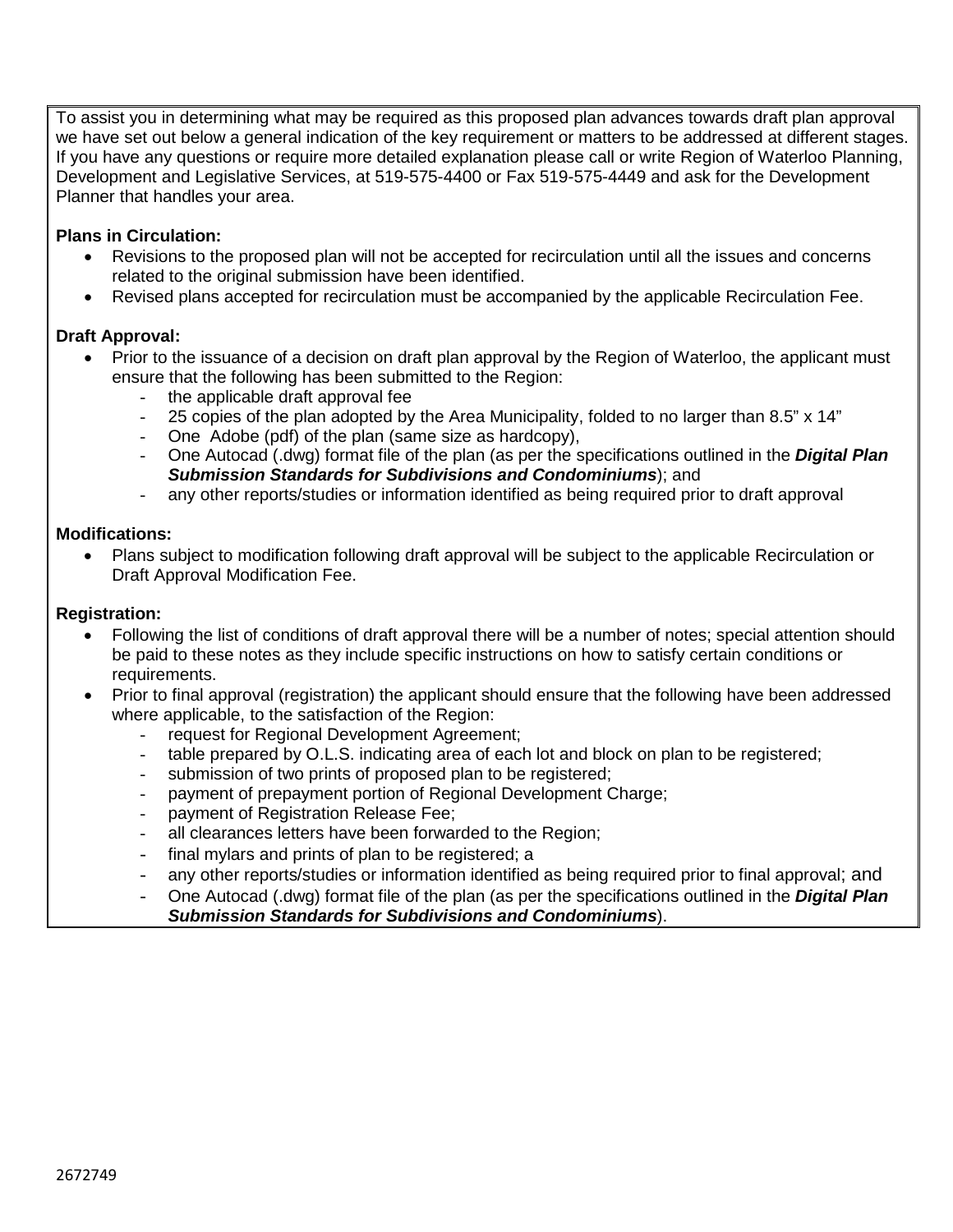# **11.0 Affidavit or Sworn Declaration**

| I.   |                                                                |                                        | $\frac{1}{2}$ of the $\frac{1}{2}$ of the $\frac{1}{2}$ in the $\frac{1}{2}$ in the $\frac{1}{2}$<br>make oath and say (or solemnly declare) that the information contained in this application is accurate, the<br>information contained in the documents that accompany this application is accurate and that the owner as of<br>the day on which this application is made has unconditional ownership of the subject lands and has<br>disclosed any agreements or encumbrances that apply to the subject lands. |                 |
|------|----------------------------------------------------------------|----------------------------------------|--------------------------------------------------------------------------------------------------------------------------------------------------------------------------------------------------------------------------------------------------------------------------------------------------------------------------------------------------------------------------------------------------------------------------------------------------------------------------------------------------------------------|-----------------|
|      | Sworn (or declared) before me                                  |                                        |                                                                                                                                                                                                                                                                                                                                                                                                                                                                                                                    |                 |
|      |                                                                |                                        |                                                                                                                                                                                                                                                                                                                                                                                                                                                                                                                    |                 |
|      | in the _________________________                               |                                        |                                                                                                                                                                                                                                                                                                                                                                                                                                                                                                                    |                 |
|      | this _________ day of ______________                           | 20                                     |                                                                                                                                                                                                                                                                                                                                                                                                                                                                                                                    |                 |
|      | <b>Commissioner of Oaths</b>                                   |                                        | Applicant                                                                                                                                                                                                                                                                                                                                                                                                                                                                                                          |                 |
|      | 12.0 Authorizations of Owner for Agent to Make the Application |                                        | If the applicant is not the owner of the land that is the subject of this application, the written authorization of<br>the owner that the applicant is authorized to make the application must be completed by the owner.                                                                                                                                                                                                                                                                                          |                 |
|      |                                                                |                                        | I, (Name of Owner) example and the owner of the land that is the subject of this application (Name of Owner)                                                                                                                                                                                                                                                                                                                                                                                                       |                 |
|      |                                                                |                                        | for approval of a plan of subdivision, I have disclosed to my agent and the Regional Municipality of Waterloo                                                                                                                                                                                                                                                                                                                                                                                                      |                 |
|      |                                                                |                                        | all agreements or encumbrances that apply to the subject lands and I authorize                                                                                                                                                                                                                                                                                                                                                                                                                                     | (Name of Agent) |
|      |                                                                | to make this application on my behalf. |                                                                                                                                                                                                                                                                                                                                                                                                                                                                                                                    |                 |
| Date |                                                                |                                        | Signature of Owner                                                                                                                                                                                                                                                                                                                                                                                                                                                                                                 |                 |
|      |                                                                |                                        | 13.0 Consent of the Owner to the Use and Disclosure of Personal Information                                                                                                                                                                                                                                                                                                                                                                                                                                        |                 |
|      |                                                                |                                        | Complete the consent of the owner concerning personal information set out below.                                                                                                                                                                                                                                                                                                                                                                                                                                   |                 |
|      |                                                                |                                        |                                                                                                                                                                                                                                                                                                                                                                                                                                                                                                                    |                 |

I, \_\_\_\_\_\_\_\_\_\_\_\_\_\_\_\_\_\_\_\_\_\_\_\_\_\_\_\_\_\_\_\_\_\_\_, am the owner of the land that is the subject of this application for approval of a plan of subdivision, and for the purpose of the <u>Freedom of Information and Privacy Act,</u> I authorize and consent to the use by or the disclosure to any person or public body of any information that is collected or provided by myself or my agent under the authority of the Planning Act for the purposes of processing this application.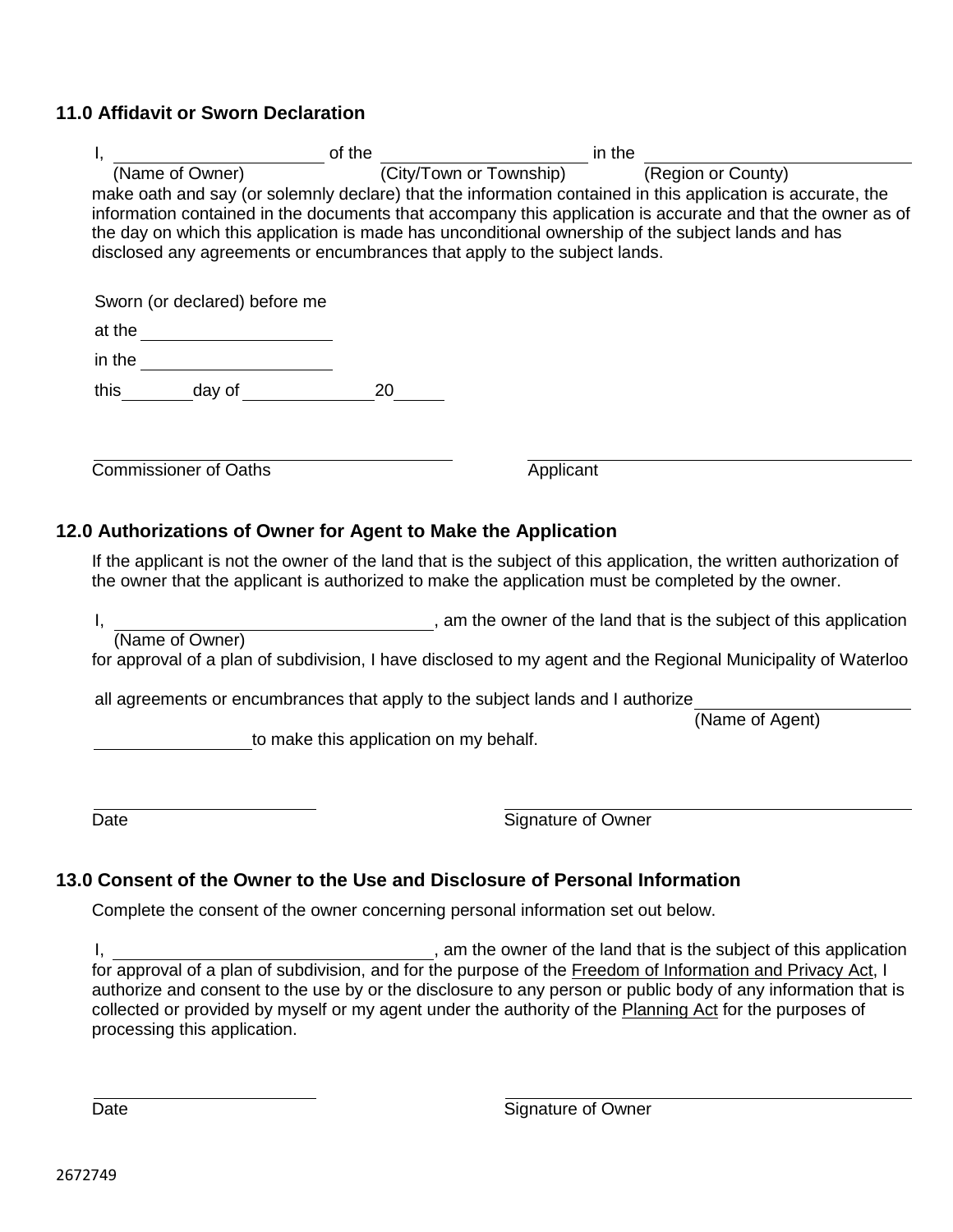# **14.0 Environmental Site Screening Questionnaire**

This section must be completed and signed by the property owner(s) for all development applications submitted to the Regional Municipality of Waterloo (The Region).

**14.1** Location of Subject Lands:

|      | <b>Municipal Address</b>                                                                                                                                                                                    | <b>Legal Description</b> |     |     |           |
|------|-------------------------------------------------------------------------------------------------------------------------------------------------------------------------------------------------------------|--------------------------|-----|-----|-----------|
|      |                                                                                                                                                                                                             |                          |     |     |           |
|      | 14.2 What are the current uses of the property?                                                                                                                                                             |                          |     |     |           |
| 14.3 | Was the subject property ever used for industrial purposes?                                                                                                                                                 |                          | Yes | No  | Uncertain |
|      | If YES, please describe approximate dates and types of industry:                                                                                                                                            |                          |     |     |           |
| 14.4 | Was the subject property ever used for commercial purposes where<br>there is potential for site contamination (i.e., automotive repair, gas<br>station, dry cleaning operation, chemical warehousing etc.)? |                          | Yes | No. | Uncertain |
|      | If YES, please describe approximate dates and types of commercial<br>activity:                                                                                                                              |                          |     |     |           |
| 14.5 | Has waste (garbage, solid wastes, liquid wastes) ever been placed<br>on this property?                                                                                                                      |                          | Yes | No  | Uncertain |
|      | If YES, when?<br>If YES, please provide description of waste materials:                                                                                                                                     |                          |     |     |           |
| 14.6 | Have hazardous materials ever been stored or generated on the<br>property (e.g. has registration on the Hazardous Waste Information<br>Network or other permits been required?)                             |                          | Yes | No. | Uncertain |
|      | If YES, please summarize details:                                                                                                                                                                           |                          |     |     |           |
| 14.7 | Is there reason to believe that this property may be potentially<br>contaminated based on historical use of this or an abutting<br>property?                                                                |                          | Yes | No  | Uncertain |
|      | If YES, please describe the nature of the suspected contamination:                                                                                                                                          |                          |     |     |           |
| 14.8 | Has the subject property or adjacent property ever been used as<br>an agricultural operation where cyanide products may have been<br>used as pesticides?                                                    |                          | Yes | No  | Uncertain |